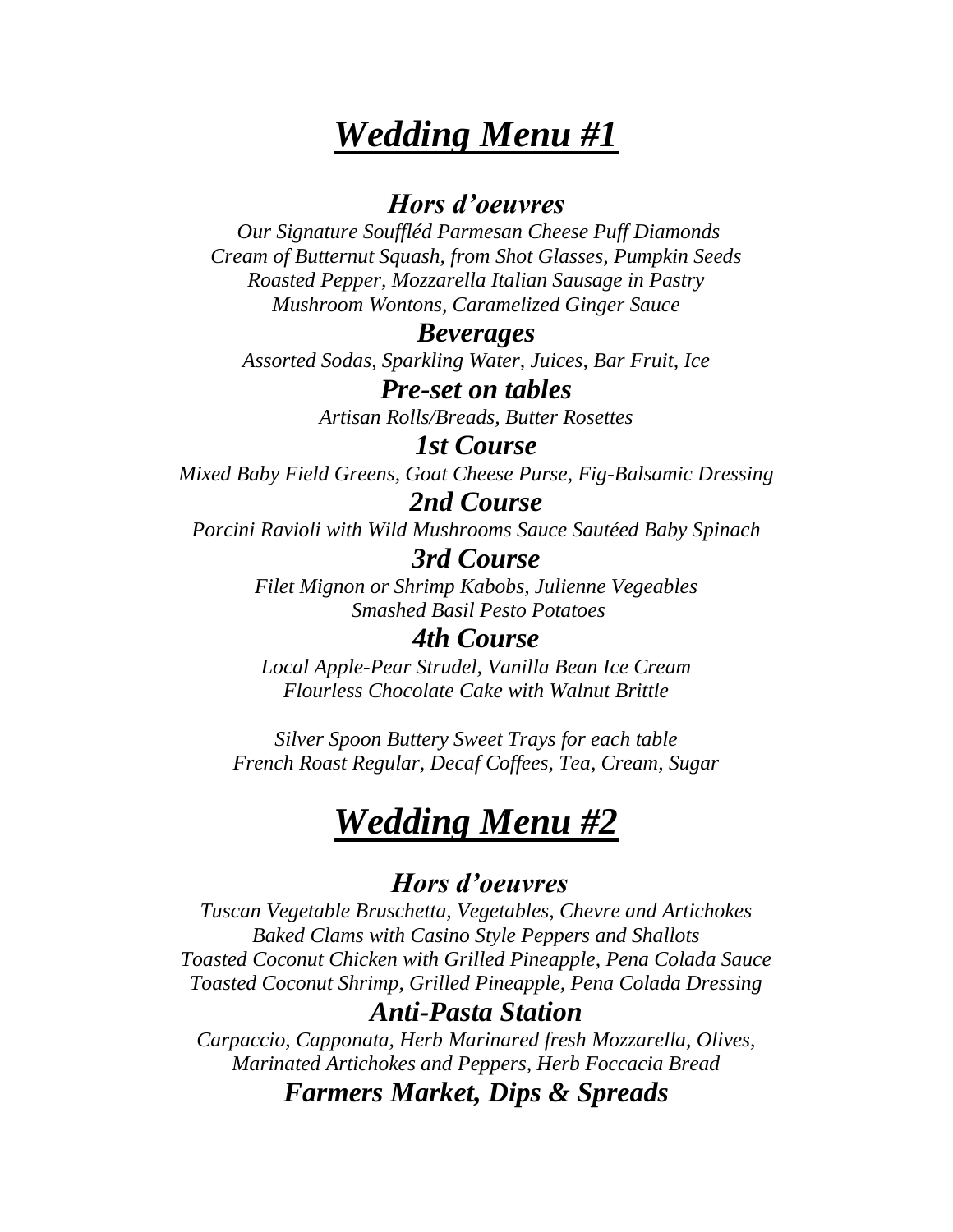*Elaborate Crudité with flowering vegetables and Homemade Ratatouille and Hummus Dips*

#### *Beverages*

*Assorted Sodas, Sparkling Water, Juices, Bar Fruit, Ice*

#### *Pre-set Salad*

*Napoleon of Fresh Mozzarella, Grilled Eggplant, and Tomatoes Mesclun Greens drizzled with our Signature Fig Balsamic Dressing.*

#### *Plated Entrée:*

*Sliced Herb Crusted Filet Mignon with Roasted Shallot Sauce Or*

*Chicken Francaise Medallions with Lemon Caper Sauce Fingerling Potatoes with Fresh Rosemary and Thyme Mélange of Oven Roasted Seasonal Vegetables (French Haricot Vert, Baby Carrots, Sugar Snap Peas)*

#### *Dessert*

*Tropical Summer Fruit Platter of Sweet Sliced Fruit French Roast Regular and Decaf Coffee, Herbal Teas Celebratory Wedding Cake*

# *Wedding Menu #3 Our Signature Baked Brie*

*Caramelized Apples, Pears and Pecans Sweet Grapes, Provolone Bread, Flatbreads, Dried Fruits and Berries*

### *Farmers Market, Dips & Spreads*

*Elaborate Crudité with flowering vegetables and Homemade Ratatouille and Hummus Dips*

#### *Beverages*

*Assorted Sodas, Sparkling Water, Juices, Bar Fruit, Ice*

### *Pre-set Salad*

*Napoleon of Fresh Mozzarella, Grilled Eggplant, and Tomatoes Mesclun Greens drizzled with our Signature Fig Balsamic Dressing.*

### *Buffet*

*Skewered Chicken Kabobs with Herbs, Apples and Lemon Whole Sides of Barbequed Salmon on Cedar Planks Grilled Basil and Garlic Shrimp tossed with Angel Hair Pasta*

*Medley of Grilled and Oven Fired Vegetables*